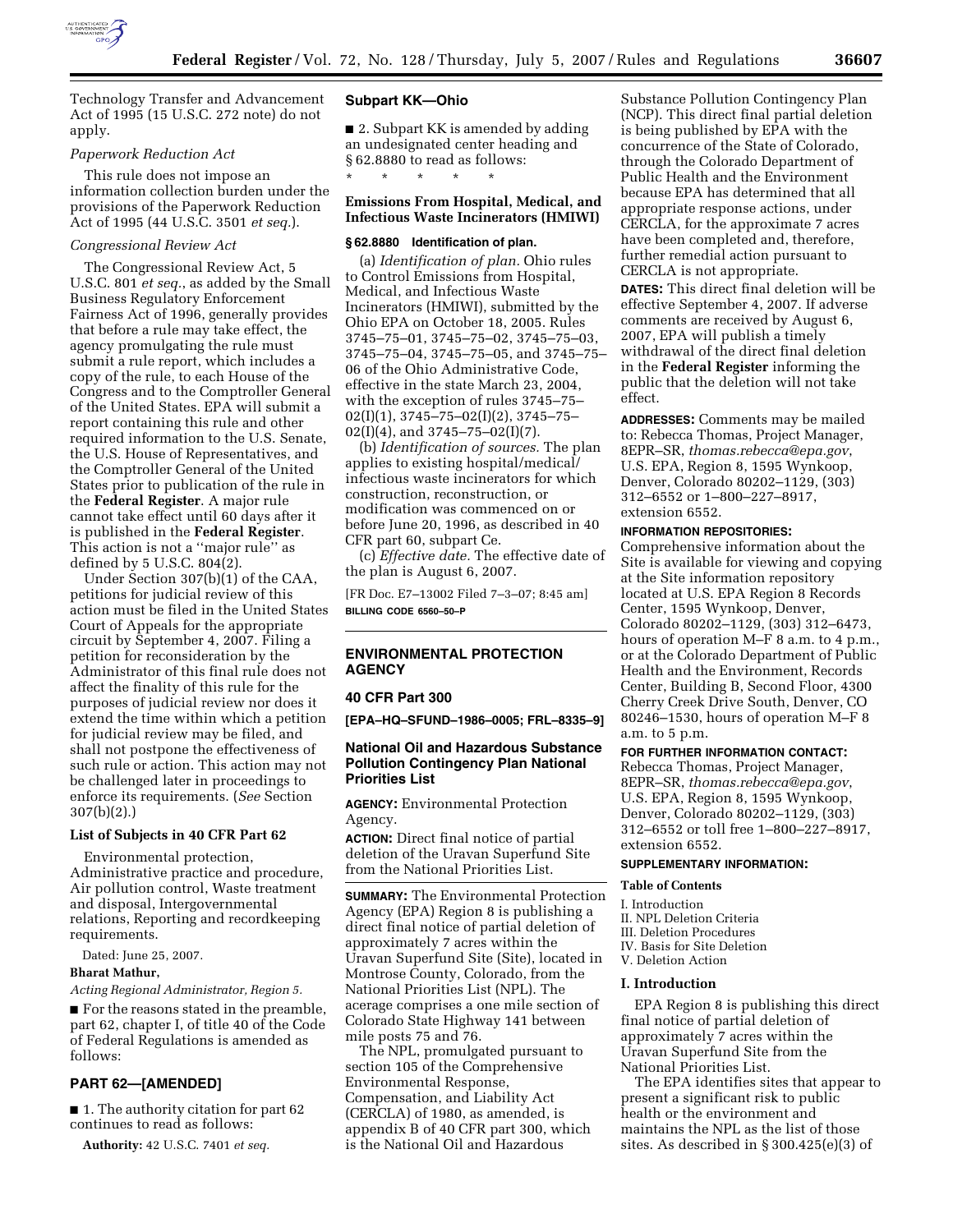the NCP, sites deleted from the NPL remain eligible for remedial actions if conditions at a deleted site warrant such action.

Because EPA considers this action to be non-controversial and routine, EPA is taking it without prior publication of a notice of intent to delete. This action will be effective September 4, 2007, unless EPA receives adverse comments by August 6, 2007, on this document. If adverse comments are received within the 30 day public comment period on this document, EPA will publish a timely withdrawal of this direct final partial deletion before the effective date of the deletion and the deletion will not take effect. EPA will, as appropriate, prepare a response to comments and continue with the deletion process on the basis of the notice of intent to delete and the comments already received. There will be no additional opportunity to comment.

Section II of this document explains the criteria for deleting sites from the NPL. Section III discusses procedures that EPA is using for this action. Section IV discusses the Uravan Superfund Site and demonstrates how a portion of the site meets the deletion criteria. Section V discusses EPA's action to delete the Site from the NPL unless adverse comments are received during the public comment period.

### **II. NPL Deletion Criteria**

Section 300.425(e) of the NCP provides that releases may be deleted from the NPL where no further response is appropriate. In making a determination to delete a Site from the NPL, EPA shall consider, in consultation with the State, whether any of the following criteria have been met:

i. Responsible parties or other persons have implemented all appropriate response actions required;

ii. All appropriate Fund-financed (Hazardous Substance Superfund Response Trust Fund) response under CERCLA has been implemented, and no further response action by responsible parties is appropriate; or

iii. The remedial investigation has shown that the release poses no significant threat to public health or the environment and, therefore, the taking of remedial measures is not appropriate.

Even if a site is deleted from the NPL, where hazardous substances, pollutants, or contaminants remain at the deleted site above levels that allow for unlimited use and unrestricted exposure, CERCLA section 121(c), 42 U.S.C. 9621(c) requires that a subsequent review of the site be conducted at least every five years after the initiation of the remedial action at

the deleted site to ensure that the action remains protective of public health and the environment. If new information becomes available which indicates a need for further action, EPA may initiate remedial actions. Whenever there is a significant release from a site deleted from the NPL, the deleted site may be restored to the NPL without application of the hazard ranking system.

### **III. Deletion Procedures**

The following procedures apply to deletion of the Site:

1. The EPA consulted with Colorado on the deletion of the Site from the NPL prior to developing this direct final notice of partial deletion.

2. Colorado concurred with deletion of the Site from the NPL.

3. Concurrently with the publication of this direct final notice of partial deletion, a notice of the availability of the parallel notice of intent to partially delete published today in the ''Proposed Rules'' section of the **Federal Register** is being published in a major local newspaper of general circulation at or near the Site and is being distributed to appropriate federal, state, and local government officials and other interested parties; the newspaper notice announces the 30-day public comment period concerning the notice of intent to delete the Site from the NPL.

4. The EPA placed copies of documents supporting the deletion in the Site information repository identified above.

5. If adverse comments are received within the 30-day public comment period on this document, EPA will publish a timely notice of withdrawal of this direct final notice of partial deletion before its effective date and will prepare a response to comments and continue with the deletion process on the basis of the notice of intent to partially delete and the comments already received.

Deletion of a site from the NPL does not itself create, alter, or revoke any individual's right or obligations. Deletion of a site from the NPL does not in any way alter EPA's right to take enforcement actions, as appropriate. The NPL is designed primarily for informational purposes and to assist EPA management. Section 300.425(e)(3) of the NCP states that the deletion of a site from the NPL does not preclude eligibility for future response actions, should future conditions warrant such actions.

### **IV. Basis for Site Deletion**

The following information provides EPA's rationale for partially deleting the Site from the NPL.

### *Site Location*

The Uravan site is located in western Colorado in the western portion of Montrose County on Highway 141 approximately 13 miles northwest of the Town of Nucla. The town of Uravan was demolished during remedial activities at the Site. The Site is located adjacent to the San Miguel River which drains into the Dolores River and hence to the Colorado River.

This partial deletion pertains to approximately 7 acres, a one mile section of Colorado State Highway 141, comprised of a right-of-way up to 60 feet in width between mile posts 75 and 76.

#### *Site History*

Colorado State Highway 141 traverses the Uravan Superfund site in western Colorado. The Uravan site is included on the National Priorities List (NPL) and is undergoing remedial work pursuant to the Comprehensive Environmental Response, Compensation, and Liability Act (CERCLA). The Colorado Department of Transportation (CDOT) has completed cleanup activities along the portion of Highway 141 impacted by radioactive mill tailings generated from the Manhattan Project in the 1940's.

A curve in State Highway 141 between mile posts 75 and 76 was identified as having significant safety issues related to its design. Highway 141 in this area was thought to be underlain by radioactive materials. Gamma data and 26 soil borings along the roadway confirmed that the roadway was underlain by radioactive materials.

Construction activities associated with the road realignment exposed approximately 1 mile of road bed containing radioactive materials and these waste materials were removed and relocated to a secure on-site repository on Club Mesa for long-term isolation. Institutional controls or future site inspections of the highway are not warranted because of the successful removal of contaminated materials.

#### *Site Investigation*

Post-remedial action conditions at the Highway 141 site were evaluated using penetrating radiation surveys and laboratory analyses conducted on surface and subsurface soil samples collected in 2006. All of the pertinent details concerning site activities were taken from the September 2006 *Final Construction and Soil Confirmation Investigation Report* prepared by Umetco Minerals Corporation (Umetco). Twelve representative soil sample locations were randomly selected using the U.S. Department of Energy's (DOE) Visual Sampling Plan Version 2.2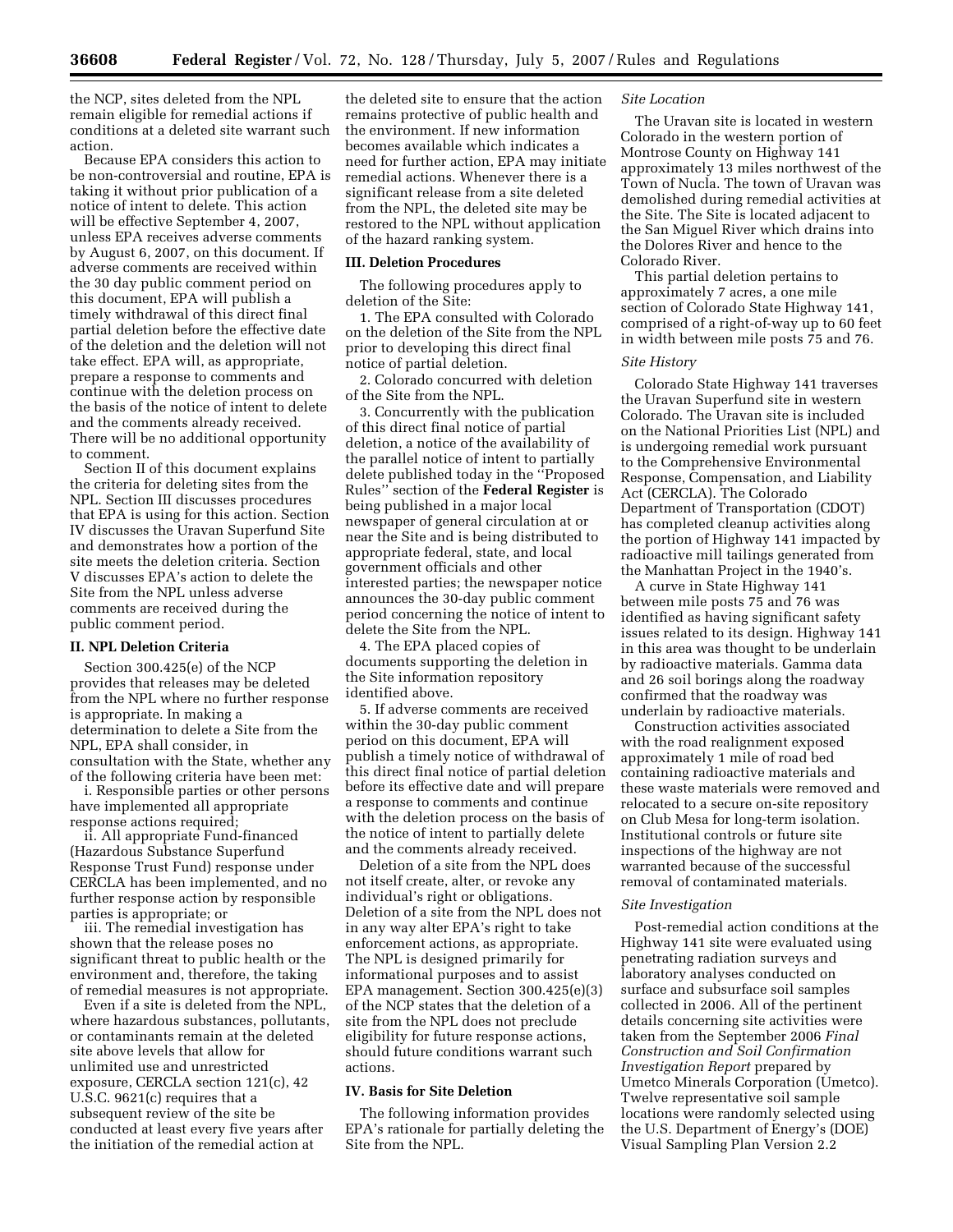software. Investigative procedures followed site-specific guidance documents regarding data collection.

CDPHE conducted walking surveys of the highway right-of-way after excavation was complete. In addition, CDPHE obtained splits of selected samples and conducted soil sample analyses in their laboratory. Both of these activities confirmed that the measurements and analytical results obtained during Umetco's investigation were reasonable, repeatable and valid.

Cleanup criteria for soils in the Uravan area were established in Umetco's report titled *Soil Cleanup Program Methodology for Uravan, Colorado* dated June 1999. The report sets forth two criteria for unrestricted use of the property. Category 1 criteria are based on attaining soil cleanup levels that are within background ranges and Category 2 criteria represent soil cleanup levels that are health-risk based. Both Category 1 and 2 cleanup levels are protective of human health and allow for unrestricted use of the property.

## *Remedy Decision*

Evaluation of radioactive materials and contaminated soils along Highway 141 was initiated in 1996 with the development of a remedial investigation plan for the highway right-of-way and surrounding environs that Umetco reported in a March 1996 *Remedial Investigation Plan for Surface and Subsurface Soils and Structures Northeast of Highway 141.* This investigation plan described field techniques and methods to be used during site characterization activities and set forth data quality objectives for conducting on-site gamma measurements and obtaining analytical data from the laboratory testing of surface and subsurface soil samples. The April 2000 *Characterization Report and Remedial Action Plan* prepared by Umetco shows that contaminated materials were likely present beneath the roadway between mileposts 75 and 76 but that the remaining part of the roadway from milepost 76 and 78 did not contain uranium mill tailing materials. This conclusion was in conformance with known, historical processing activities that only occurred in the area between mileposts 75 and 76 (the Manhattan Project).

CDOT characterized the area utilizing 26 soil borings along the highway shoulders to obtain subsurface geological, environmental and geotechnical information. Boring depths ranged from 4 to 20 feet and all were logged with a gamma scintillometer. The borings were advanced until native

soils were encountered, generally 10 to 20 feet, or until refusal. Umetco supplied trained radiological technicians and equipment to assist in logging the borings, and to maintain control of contaminated materials.

Direct surface and subsurface field measurements included the use of scintillation penetrating radiation measurements. Gamma radiation measurements were performed at the soil surface and subsurface at approximately 1 foot intervals along the vertical bore path. Gamma radiation measurements were collected in-situ to appraise penetrating radiation exposure rates and to estimate soil radionuclide concentrations.

### *Characterization of Risk*

A characterization investigation was conducted in accordance with established procedures that indicated radioactive materials were present in the area from mileposts 75 and 76 but that such materials were not present in the remaining Highway 141 right-ofway

Following site cleanup, the average contaminant concentrations of radionuclides and heavy metals in soil in the CDOT Highway 141 project area have been reduced to levels below appropriate soil cleanup objectives. Remedial actions were successful in restoring the land to concentrations at or below background ranges and, thus, assuring that there is no incremental human risk from any of the eleven constituents of concern.

#### *Response Actions*

CDOT's contractor began the removal of contaminated materials in the southwest area of Highway 141 on January 16, 2006. The contractor removed contaminated debris and excavated contaminated soils from specified areas within the highway right-of-way. Radiologically elevated soils were removed to depths determined by real time scintillometer surveys. Approximately 51,000 cubic yards of contaminated materials were removed from the CDOT right-of-way and an additional 2,800 cubic yards were removed from Umetco's property adjacent to the right-of-way.

All material excavated from the roadway was dry and groundwater was not encountered while conducting the remedial activities. In addition, there was a sharp boundary between the tailings material and the underlying native, clayey soils. Contaminated materials did not migrate into the soils or into groundwater in the subject area.

The area was backfilled and regraded. On numerous occasions, CDPHE

verified that cleanup activities were being conducted properly.

Contaminated materials were removed from the access to county road EE–22 and the bypass was backfilled. All disturbed areas were graded to blend with the surrounding topography and provide, as far as practicable, the original drainage features. The area was revegetated in May 2006.

#### *Cleanup Standards*

Remedial activities were conducted in accordance with the Uravan Consent Decree and Remedial Action Plan that sets forth cleanup goals for the removal and disposal of radioactive materials. These cleanup goals were established using applicable, relevant and appropriate standards described in the Consent Decree. The Final Construction and Soil Confirmation Report describes the remedial actions performed along the roadway and assesses the effectiveness of the soil cleanup activities.

#### *Operation and Maintenance*

The remedial actions attained the goal of unrestricted use of the property. Future institutional controls or future site inspections are not warranted in the Highway 141 project area because all soil cleanup criteria for unrestricted use of the land have been attained at the site.

### *Community Involvement*

Public participation activities have been satisfied as required in CERCLA section 113(k), 42 U.S.C. 9613(k), and CERCLA section 117, 42 U.S.C. 9617. Documents in the deletion docket which EPA relied on for recommendation of the deletion from the NPL are available to the public in the information repository.

#### **V. Deletion Action**

The EPA, with concurrence of the State of Colorado, has determined that all appropriate responses, for the approximate 7 acres within the Uravan Superfund Site, under CERCLA have been completed, and that no further response actions, under CERCLA, are necessary. Therefore EPA is partially deleting the Site from the NPL.

Because EPA considers this action to be noncontroversial and routine, EPA is taking it without prior publication. This action will be effective September 4, 2007, unless EPA receives adverse comments by August 6, 2007. If adverse comments are received within the 30 day public comment period, EPA will publish a timely withdrawal of this direct final notice of deletion before the effective date of the deletion and it will